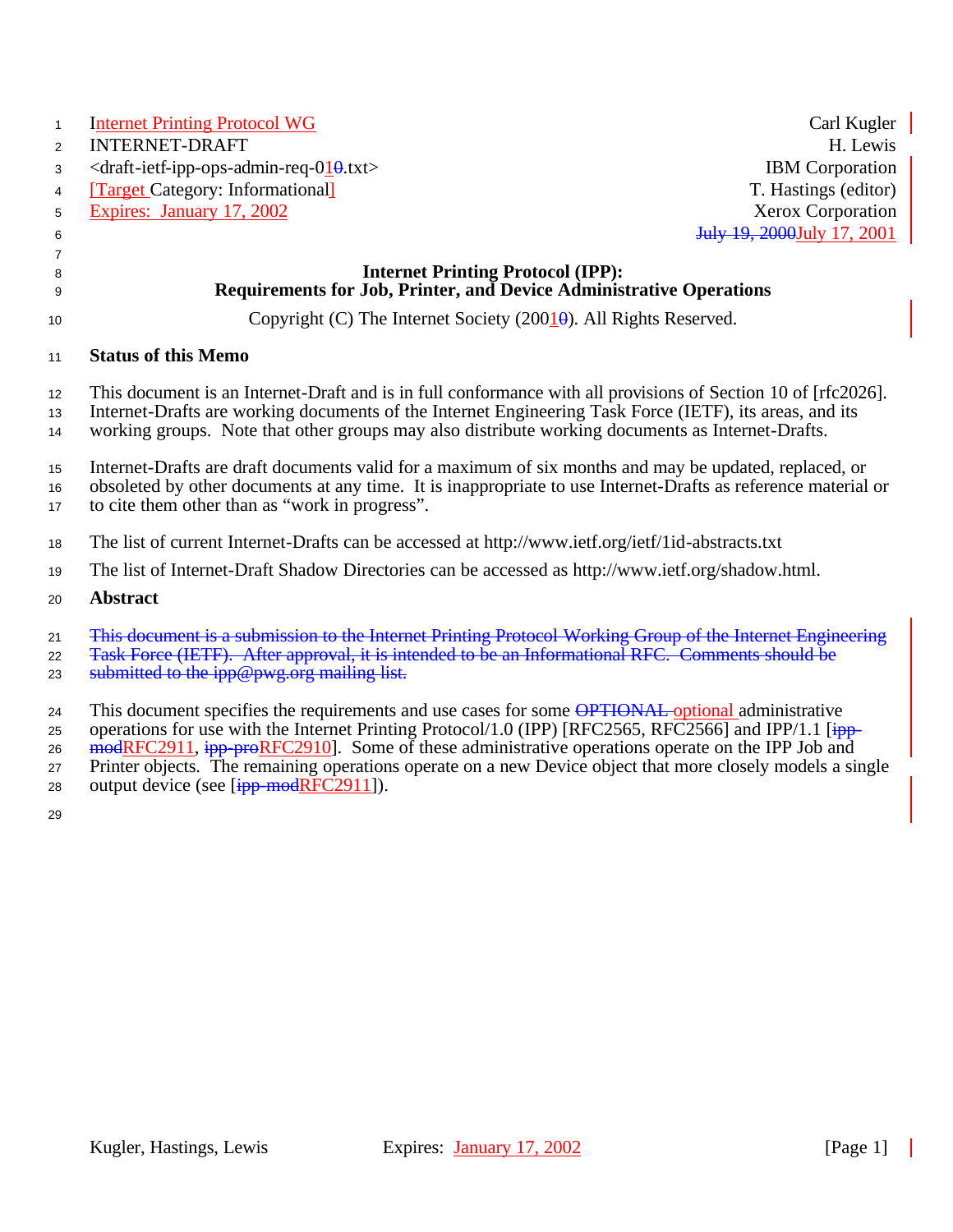- 29 The scope of IPP, is characterized in RFC2526 "Design Goals for an Internet Printing Protocol". It is not
- 30 the intent of this document to revise or clarify this scope or conjecture as to the degree of industry adoption
- 31 or trends related to IPP within printing systems. It is the intent of this document to extend the original set of 32 operations - in a similar fashion to the Set1 extensions which referred to IPP/1.0 and were later incorporated
- $33 \quad \text{into IPP/1.1.}$
- 34 The full set of IPP documents includes:
- 35

<sup>36</sup> Design Goals for an Internet Printing Protocol [RFC2567]

- 37 **Rationale for the Structure and Model and Protocol for the Internet Printing Protocol [RFC2568]**
- <sup>38</sup> Internet Printing Protocol/1.1: Model and Semantics [IPP-MOD]
- <sup>39</sup> Internet Printing Protocol/1.1: Encoding and Transport [IPP-PRO]
- 40 **Internet Printing Protocol/1.1: Implementer's Guide [IPP-IIG]**
- 41 **Mapping between LPD and IPP Protocols [RFC2569]**
- 42

43 The "Design Goals for an Internet Printing Protocol" document takes a broad look at distributed printing

- 44 functionality, and it enumerates real-life scenarios that help to clarify the features that need to be included in
- 45 a printing protocol for the Internet. It identifies requirements for three types of users: end users, operators,
- 46 and administrators. It calls out a subset of end user requirements that are satisfied in IPP/1.0. A few
- 47 OPTIONAL operator operations have been added to IPP/1.1.

48 The "Rationale for the Structure and Model and Protocol for the Internet Printing Protocol" document

49 describes IPP from a high level view, defines a roadmap for the various documents that form the suite of IPP

<sup>50</sup> specification documents, and gives background and rationale for the IETF working group's major decisions.

- 51 **"The "Internet Printing Protocol/1.1: Encoding and Transport" document is a formal mapping of the**
- <sup>52</sup> abstract operations and attributes defined in the model document onto HTTP/1.1 [RFC2616]. It defines the
- 53 encoding rules for a new Internet MIME media type called "application/ipp". This document also defines
- 54 the rules for transporting over HTTP a message body whose Content-Type is "application/ipp". This
- 55 document defines a new scheme named 'ipp' for identifying IPP printers and jobs.
- <sup>56</sup> The "Internet Printing Protocol/1.1: Implementer's Guide" document gives insight and advice to
- 57 implementers of IPP clients and IPP objects. It is intended to help them understand IPP/1.1 and some of the
- 58 considerations that may assist them in the design of their client and/or IPP object implementations. For
- 59 example, a typical order of processing requests is given, including error checking. Motivation for some of
- 60 the specification decisions is also included.
- 61 The "Mapping between LPD and IPP Protocols" document gives some advice to implementers of gateways 62 between IPP and LPD (Line Printer Daemon) implementations.
- 63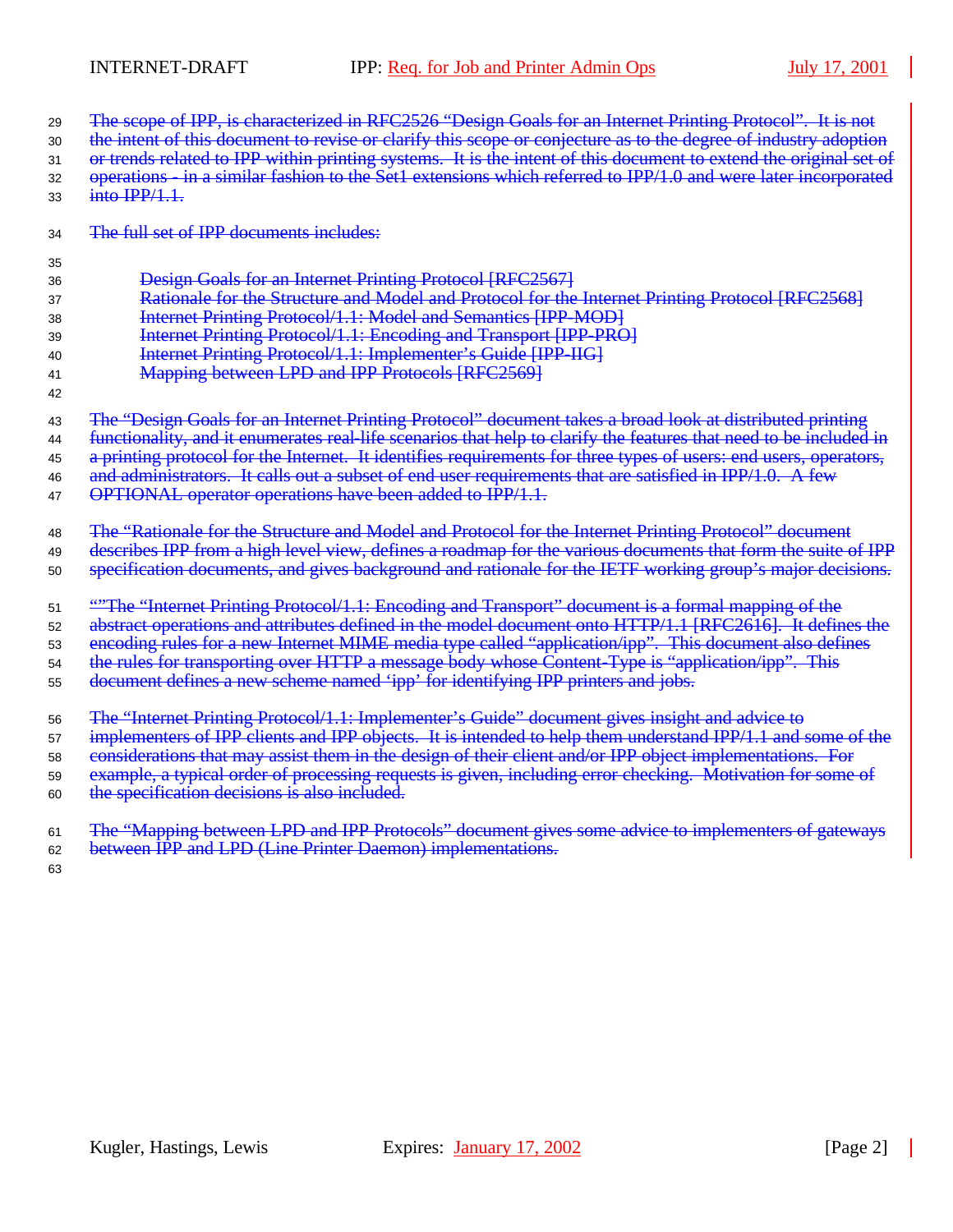$\mathcal{L}$ 

#### **Table of Contents** 63

| 64             |                       |
|----------------|-----------------------|
| 65             |                       |
| 66             |                       |
| 67             |                       |
| 68             |                       |
| 69             |                       |
| 70             |                       |
| 71             |                       |
| 72             |                       |
| 73<br>74       |                       |
| 75             | <b>List of Tables</b> |
| 76<br>77<br>78 |                       |
| 79             |                       |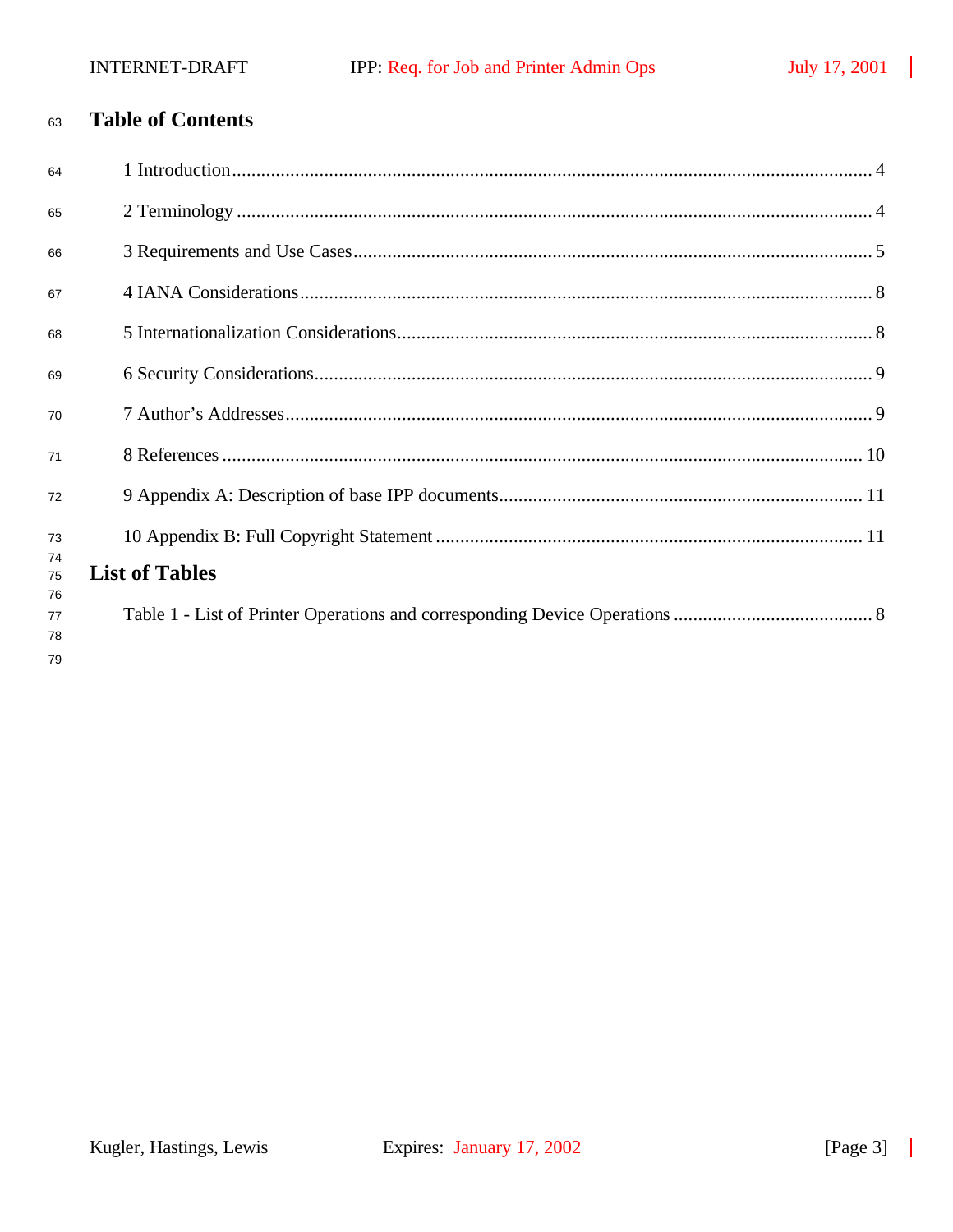## **1 Introduction**

The Internet Printing Protocol (IPP) is an application level protocol that can be used for distributed printing

81 using Internet tools and technologies. IPP version 1.1 ( $\overline{[ipp\text{-}modRFC2911]}$ ,  $\overline{ipp\text{-}predFC2910]}$ ) focuses on end user functionality with a few administrative operations included (for a description of the base IPP

83 documents, see section 9). This document defines the requirements and use cases for additional

84 OPTIONAL optional end user, operator, and administrator operations used to control Job objects, Printer

85 objects (see  $\overline{ipp\text{-}modRFC2911}$ ) and a new Device object. The new Device object more closely models a

single output device and has no notion of a job, while the Printer object models a print service which

- 87 understands jobs and  $\overline{MAX}$  may represent one or more output devices.
- The scope of IPP is characterized in RFC 2526 [RFC2526] "Design Goals for an Internet Printing

Protocol". It is not the intent of this document to revise or clarify this scope or conjecture as to the degree

of industry adoption or trends related to IPP within printing systems. It is the intent of this document to

- extend the original set of operations in a similar fashion to the Set1 extensions which referred to IPP/1.0
- and were later incorporated into IPP/1.1.

## **2 Terminology**

 This section defines terminology used throughout this document and the corresponding documents that define the Administrative operations on Job, Printer, and Device objects.

96 This document uses terms such as "client", "Printer", "Job", "attributes", "keywords", and "support". These 97 terms have special meaning and are defined in the model terminology  $\left[\frac{1}{10}p\right]$  model  $RFC2911$ ] section 12.2.

- 98 In addition, the following capitalized terms are defined:
- 99 **IPP Printer object (or Printer for short)** a software abstraction defined by  $\frac{1}{1}$  = modRFC2911].
- **Printer Operation an operation whose target is an IPP Printer object and whose effect is on the Printer object.**
- **Output Device**  the physical imaging mechanism that an IPP Printer controls. Note: while this term is 103 capitalized in this specification (but not in  $\overline{ipp\text{-}mod}$ RFC2911]), there is no formal object called an Output Device.
- **Device Operation an operation whose target is an IPP Printer object and whose defined effect is on an Output Device.**
- **Output Device Fan-Out** a configuration in which an IPP Printer controls more that one output-device.
- **Printer fan**-**out**  a configuration in which an IPP Printer object controls more than one Subordinate IPP Printer object.
- **Printer fan-in** a configuration in which an IPP Printer object is controlled by more than one IPP Printer object.
- **Subordinate Printer**  an IPP Printer object that is controlled by another IPP Printer object. Such a 114 Subordinate Printer MAYmay have one or more Subordinate Printers.
- **Leaf Printer**  a Subordinate Printer that has no Subordinate Printers.
- **Non**-**Leaf Printer** an IPP Printer object that has one or more Subordinate Printers.
- **Chained Printer**  a Non-Leaf Printer that has exactly one Subordinate Printer.
- **Job Creation operations**  IPP operations that create a Job object: Print-Job, Print-URI, and Create-Job.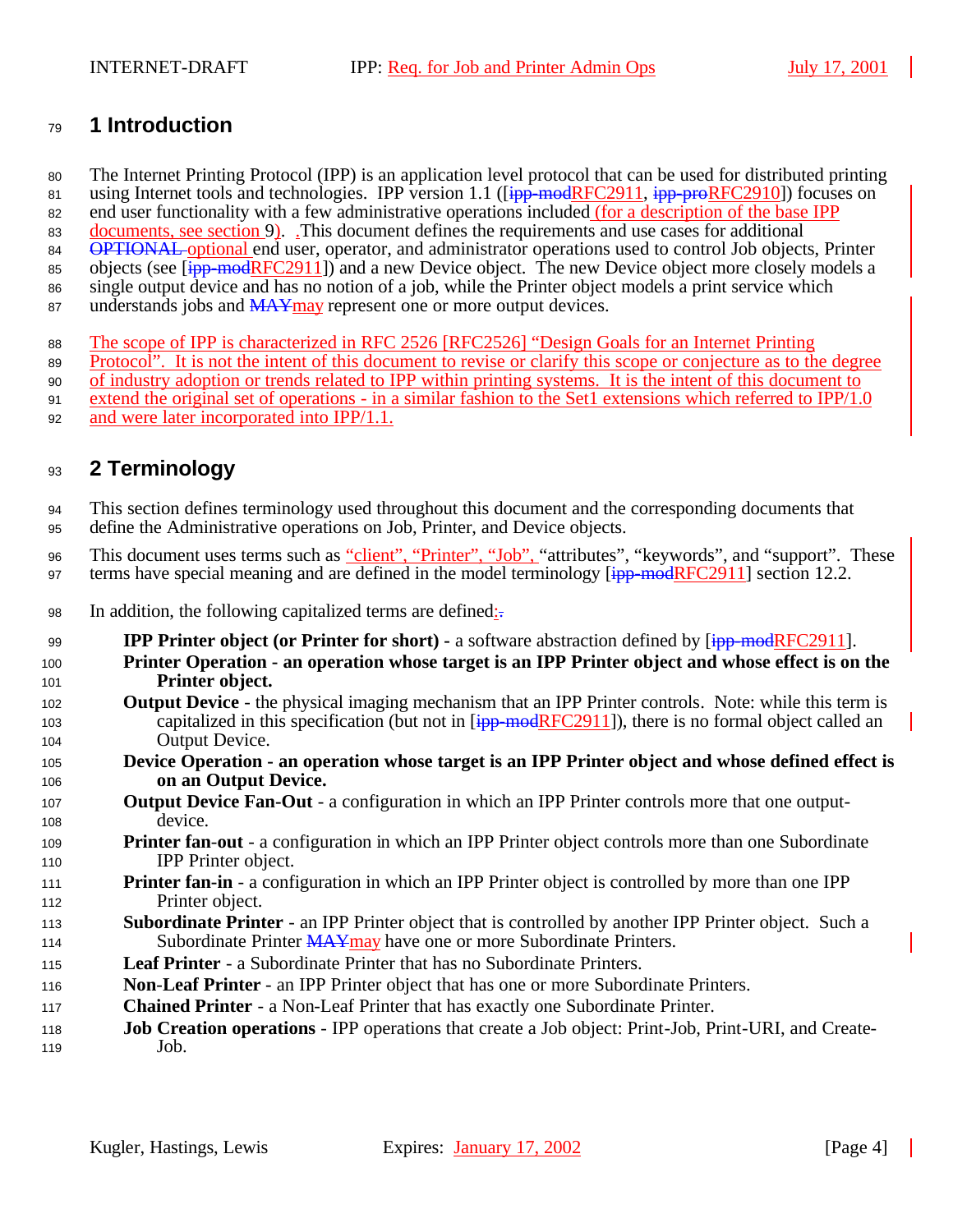## **3 Requirements and Use Cases**

 The Administrative operations for Job and Printer objects will be defined in one document [ipp-admin-ops]. 122 The Administrative operations for Device objects will be defined in a separate document (see [ipp-device-123  $\theta$  ops<sup>2</sup>). The requirements are presented here together to show the parallelism.

- 1. Have separate operations for affecting the IPP Printer versus affecting the Output Device, so its clear what the intent of each is and implementers can implement one or the other or both.
- 2. Support fan-out of Printer objects.
- 3. Support fan-out of Output Devices.
- 4. Support fan-in of Printer objects, as long as it doesn't make the semantics more complicated when not supporting fan-in.
- 5. Support fan-in of output objects, as long as it doesn't make the semantics more complicated when not supporting fan-in.
- 6. Instead of having operation attributes that alter the behavior of the operation significantly, have separate operations, so that it is simple and clear to a client which semantics the Printer is supporting (by querying the "operations-supported" attribute) and it is simple to describe the capabilities of a Printer implementation in written documentation (just list the **OPTIONAL** optional operations supported).
- 7. Need a Printer Operation to prevent a Printer object from accepting new IPP jobs, but currently accepted jobs continue unaffected to be scheduled and processed. Need a companion one to restore the Printer object to accept new IPP jobs.
- Usage: Operator is preparing to take the IPP Printer out of service or to change the configuration of the IPP Printer.
- Suggested name and operations: **Disable-Printer** and **Enable-Printer**
- 8. Need a Device Operation to prevent an Output Device from accepting any new jobs from any job submission protocol and a companion one to restore the Output Device to accepting any jobs.
- Usage: Operator is preparing to take the Output Device out of service.
- Suggested name and operations: **Disable-Device** and **Enable Device**
- 9. Need a Printer Operation to stop the processing after the current IPP job completes and not start processing any additional IPP jobs (either by scheduling the jobs or sending them to the Output Device), but continue to accept new IPP jobs. Need a companion operation to start processing/sending IPP jobs again.
- Usage: Operator wants to gracefully stop the IPP Printer at the next job boundary. The Pause- Printer-After-Current-Job operation is also invoked implicitly by the Deactivate-Printer and the Shutdown-Printer Operations.
- Suggested name and operations: **Pause-Printer-After-Current-Job**, **(IPP/1.1) Resume-Printer**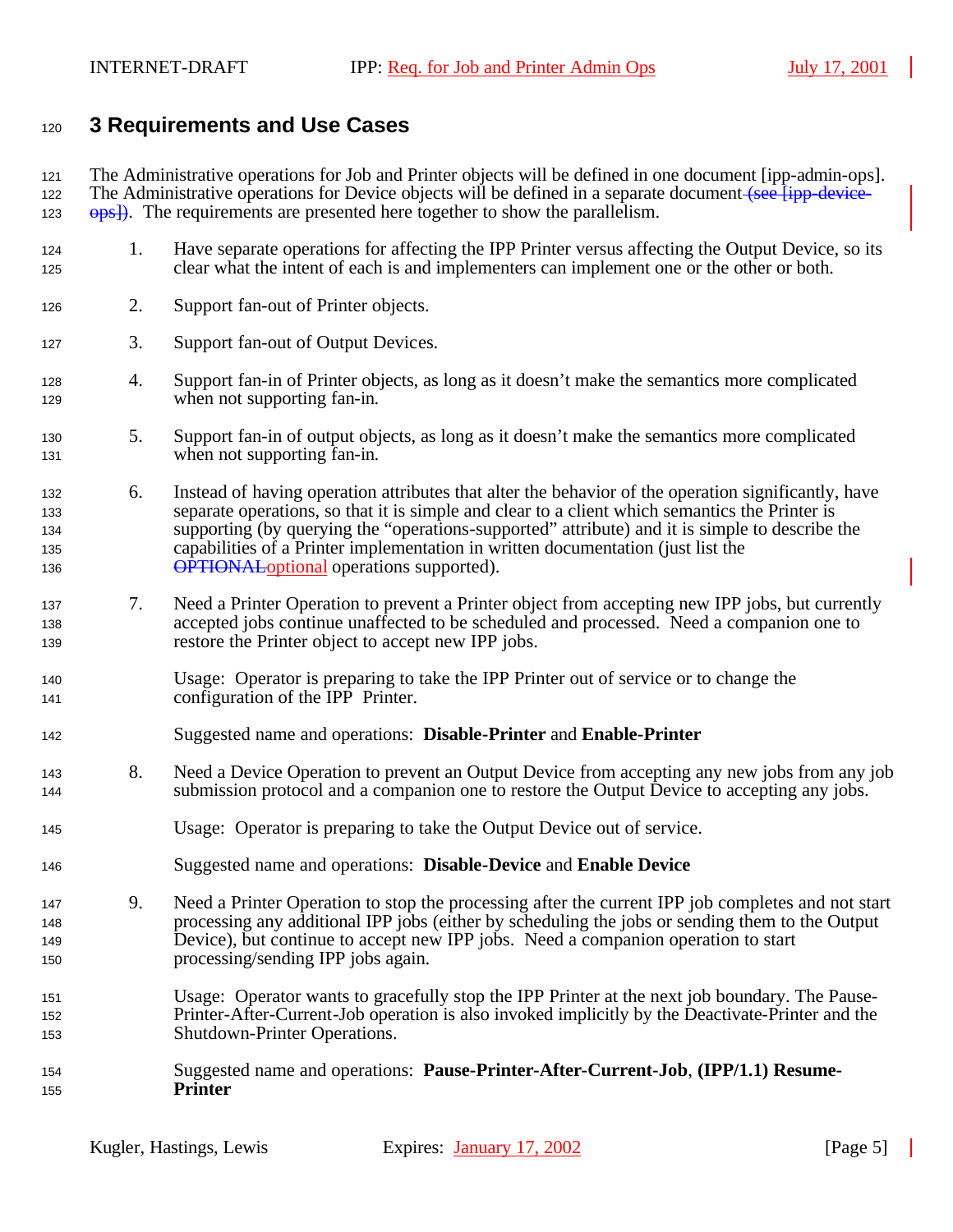10. Need a Device Operation to stop the processing the current job "immediately", no matter what protocol. Its like the Pause button on the Output Device. This operation is for emergencies. The stop point depends on implementation, but can be mid page, end of page, end of sheet, or after a few sheets for Output Devices that can't stop that quickly. The paper path isn't run out. Need a companion operation to start processing the current any-protocol job without losing any thing. Usage: Operator sees something bad about to happen, such as the paper is about to jam, or the toner is running out, or the device is overheating or wants to add more paper. Suggested name and operations: **Pause-Device-Now**, **Resume-Device** 11. Need a Printer Operation to stop the processing of IPP jobs after all of the currently accepted jobs have been processed, but any newly accepted jobs go into the 'processing-held' state. Usage: This allows an operator to reconfigure the Output Device in order to let jobs that are held waiting for resources, such as special media, to get a chance. Then the operator uses another operation after reconfiguring. He repeats the two operations to restore the Output Device to its normal media. Suggested name and operations: **Hold-New-Jobs, Release-Held-New-Jobs** 12. Need a Device Operation to stop the processing the current any-protocol job at a convenient point, such as after the current copy (or end of job if last or only copy). Need a companion operation to start processing the current any-protocol job or next job without losing any thing. Usage: The operator wants to empty the output bin that is near full. The paper path is run out. Suggested name and operations: **Pause-Device-After-Current-Copy**, **Resume-Devic**e 13. Need a Device Operation that always pauses on a device-defined boundary, no matter how many copies, in order to not break up a job. Need a companion operation to start processing the current any-protocol job or next job without losing any thing. Usage: The operator wants to empty the output bin that is near full, but he doesn't want to break up a job in case it has multiple copies. The paper path is run out. Suggested name and operations: **Pause-Device-After-Current-Job**, **Resume-Device** 14. Need a Printer Operation that combines Disable-Printer, Pause-Printer-After-Current-Job, and rejects all other Job, Printer, and Device Operations, except Job and Printer queries, System Administrator Set-Printer-Attributes, and the companion operation to resume activity. In other words, this operation makes the Printer a read-only object in a graceful manner for end-users and 187 the operator. Usage: The administrator wants to reconfigure the Printer object using the Set-Printer-Attributes operation without disturbing the current in process work, but wants to make sure that the operator isn't also trying to change the Printer object as part of running the Printer. Suggested name and operation: **Deactivate-Printer, Activate-Printe**r 15. Need a Device Operation that combines Disable-Device, Pause-Device-After-Current-Job, and rejects all other Device Operations, except Job and Printer queries and the companion operation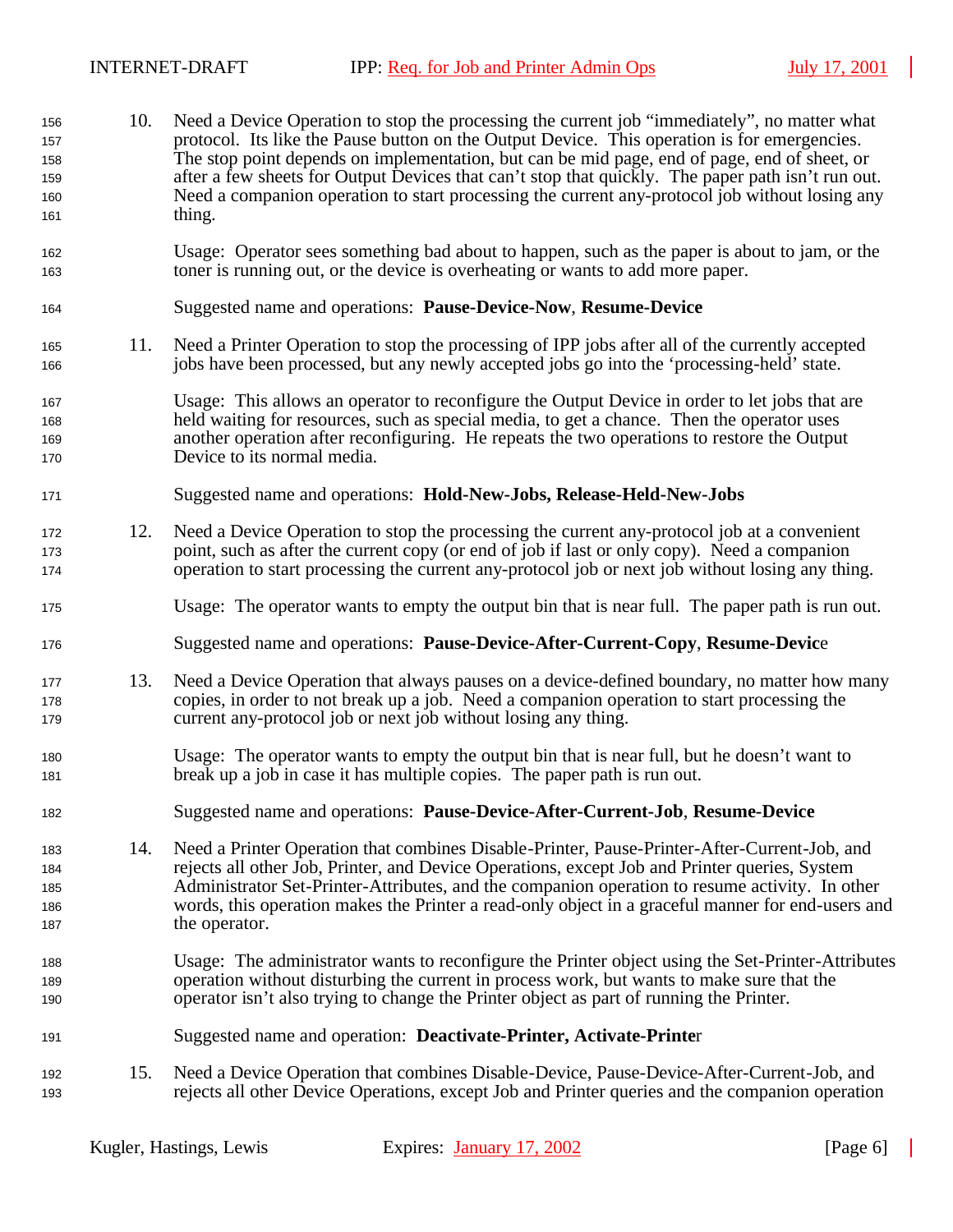- to resume activity. In other words, this operation makes the Output Device a read-only object in a graceful manner.
- Usage: The field service person wants to open up the device without disturbing the current in process work, perhaps to replace staples, or replace the toner cartridge.
- Suggested name and operation: **Deactivate-Device, Activate-Device**
- 16. Need a Printer Operation to recover from the IPP Printer software that has gotten confused (run out of heap memory or gotten into a state that it doesn't seem to be able to get out of). This is a condition that shouldn't happen, but does in real life. Any volatile information is saved if possible before the software is re-initialized. No companion operation is needed to undo this. We don't want to go back to the "confused" state :-).
- Usage: The IPP Printer software has gotten confused or isn't responding properly.
- Suggested name and operation: **Restart-Printer**
- 17. Need a Device Operation to recover from the Output Device hardware and software that has gotten confused (gotten into a state that it doesn't seem to be able to get out of, run out of heap memory, etc.). This is a condition that shouldn't happen, but does in real life. This is the same and has the same options as the Printer MIB reset. No companion operation is needed to undo this. We don't want to go back to the "confused" state :-).
- Usage: The Output Device has gotten confused or need resetting to some initial conditions.
- Suggested name and operation: **Reset-Device**
- 18. Need a Printer Operation to put the IPP Printer object out of business with no way in the protocol to bring that instantiation back to life (but see Startup-Printer which brings up exactly one new instantiation to life with the same URL). Any volatile information is saved if possible.
- Usage: The Printer is being moved or the building's power is being shut off.
- Suggested name and operation: **Shutdown-Printer**
- 19. Need a Printer Operation to bring an IPP Printer to life when there is an already running host.
- Usage: After the host is started (by means outside the IPP protocol), the operator is able to ask the host to bring up any number of Printer objects (that the host has been configured in some way) each with distinct URLs.
- Suggested name and operation: **Startup-Printer**
- 20. Need a Device Operation to power off the Output Device after writing out any software state. It is assumed that other operations have more gracefully prepared the Output Device for this drastic and immediate. There is no companion Device Operation to bring the power back on.
- Usage: The Output Device is going to be moved, the power in the building is going to be shutoff, the repair man has arrived and needs to take the Output Device apart.
- Suggested name and operation: **Power-Off-Device**
- 21. Need a Device Operation to startup a powered-off device.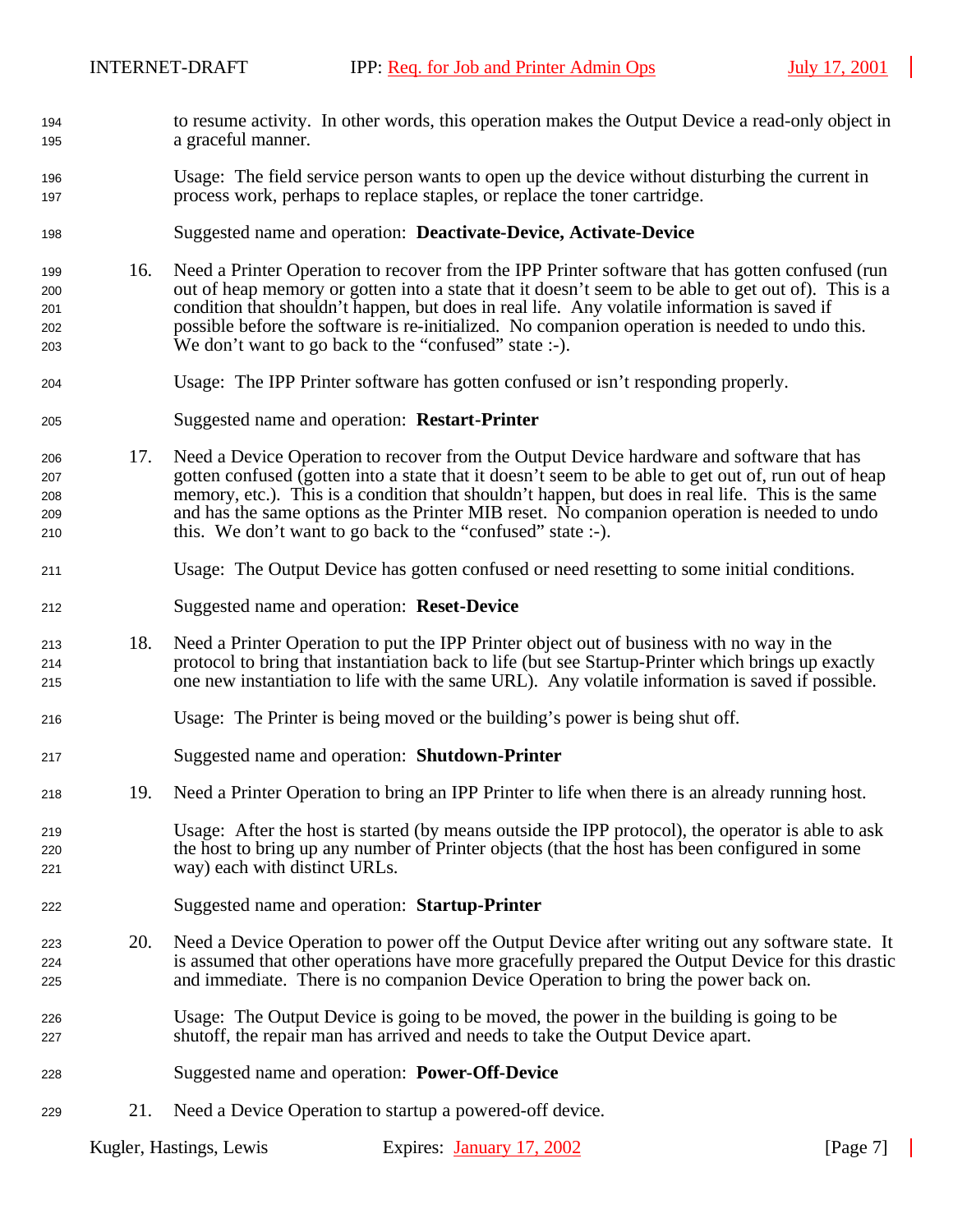- <sup>230</sup> Usage: After a Power-Off-Device, if the device can be powered back up (possibly by an <sup>231</sup> intervening host that supports the Device Operation).
- <sup>232</sup> Suggest name and operation: Power-On-Device
- <sup>233</sup> The tentative list of Printer and the corresponding Device Operations is shown in Table 1:

#### <sup>234</sup> **Table 1 - List of Printer Operations and corresponding Device Operations**

| <b>Printer Operation</b>                           | Corresponding Device Operation equivalent |
|----------------------------------------------------|-------------------------------------------|
|                                                    | (see [ipp-device-ops])                    |
|                                                    |                                           |
| Disable-Printer                                    | Disable-Device                            |
| Enable-Printer                                     | <b>Enable-Device</b>                      |
| Pause-Printer (IPP/1.1 - $[ipp$ -modRFC2911] - one | Pause-Device-Now                          |
| interpretation)                                    |                                           |
| no                                                 | Pause-Device-After-Current-Copy           |
| Pause-Printer-After-Current-Job                    | Pause-Device-After-Current-Job            |
| Resume-Printer (IPP/1.1 - $[ipp$ -modRFC2911])     | Resume-Device                             |
| Hold-New-Jobs                                      | no                                        |
| Release-Held-New-Jobs                              | no                                        |
| Deactivate-Printer                                 | Deactivate-Device                         |
| Activate-Printer                                   | Activate-Device                           |
| Purge-Jobs (IPP/1.1 - $[ipp$ -modRFC2911])         | Purge-Device                              |
| <b>Restart-Printer</b>                             | <b>Reset-Device</b>                       |
| Shutdown-Printer                                   | Power-Off-Device                          |
| Startup-Printer                                    | Power-On-Device                           |

235

- <sup>236</sup> There are no conformance dependencies between Printer Operations and Device Operations. Either
- 237 MAYmay be supported without supporting the corresponding operations.

#### <sup>238</sup> **4 IANA Considerations**

<sup>239</sup> This document does not define anything to be registered. When a document is produced that defines

<sup>240</sup> operations that meet the requirements in this document, those operations will be registered according to the

241 procedures in [RFC2911] section 6.4. The operations and attributes in this registration proposal will be

242 published by IANA according to the procedures in RFC 2566 [rfc2566] section 6.4 for operations with the

- 243 **following URL:**
- <sup>244</sup> ftp.isi.edu/iana/assignments/ipp/operations/ipp-admin-ops.txt

## <sup>245</sup> **5 Internationalization Considerations**

246 This document has the same localization considerations as the  $\frac{1}{1}$  -modRFC2911.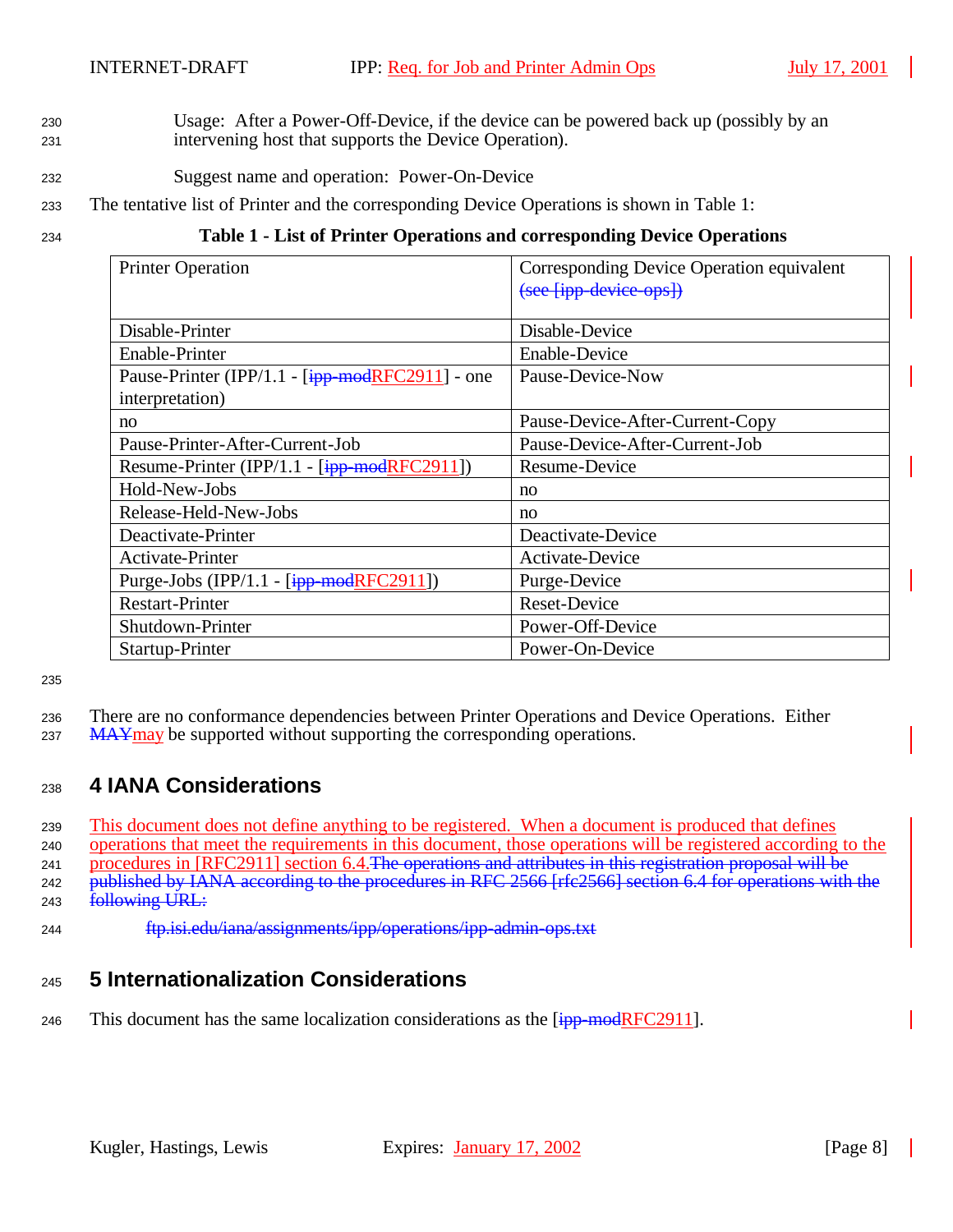## **6 Security Considerations**

 This document defines the requirements for operations that are intended to be used by an operator or system administrator. These operations, when defined, would affect how the Printer behaves and establish policy and/or operating behavior that ordinary users shouldn't be able to perform. Printer implementations that support such operations should authenticate users and authorized them as being an operator or a system administrator for the system. Otherwise, unprivileged users could affect the policy and behavior of IPP Printers, thereby affecting other users. Similarly clients that supports such operations should be prepared to provide the necessary authentication information. See the security provisions in [RFC2911] for 255 authentication, such as TLS. The IPP Model and Semantics document [ipp-mod] discusses high level security 256 requirements (Client Authentication, Server Authentication and Operation Privacy). Client Authentication is 257 the mechanism by which the client proves its identity to the server in a secure manner. Server Authentication 258 is the mechanism by which the server proves its identity to the client in a secure manner. Operation Privacy is defined as a mechanism for protecting operations from eavesdropping.

## **7 Author's Addresses**

| 261 | Carl Kugler                                                            |
|-----|------------------------------------------------------------------------|
| 262 | <b>IBM</b>                                                             |
| 263 | <b>Boulder CO</b>                                                      |
| 264 |                                                                        |
| 265 | Phone: (303) 924-5060                                                  |
| 266 | FAX:                                                                   |
| 267 | e-mail: kugler@us.ibm.com                                              |
| 268 |                                                                        |
| 269 | <b>Tom Hastings</b>                                                    |
| 270 | Xerox Corporation                                                      |
| 271 | 737 Hawaii St. ESAE 231                                                |
| 272 | El Segundo, CA 90245                                                   |
| 273 |                                                                        |
| 274 | Phone: 310-333-6413                                                    |
| 275 | Fax: 310-333-5514                                                      |
| 276 | e-mail: hastings@cp10.es.xerox.com                                     |
| 277 |                                                                        |
| 278 | Harry Lewis                                                            |
| 279 | <b>IBM</b>                                                             |
| 280 | <b>Boulder CO</b>                                                      |
| 281 |                                                                        |
| 282 | Phone: (303) 924-5337                                                  |
| 283 | FAX:                                                                   |
| 284 | e-mail: harryl@us.ibm.com                                              |
| 285 |                                                                        |
| 286 |                                                                        |
| 287 | <b>IPP Web Page: http://www.pwg.org/ipp/</b>                           |
| 288 | <b>IPP Mailing List: ipp@pwg.org</b>                                   |
| 289 |                                                                        |
| 290 | <u>To subscribe to the ipp mailing list, send the following email:</u> |
|     |                                                                        |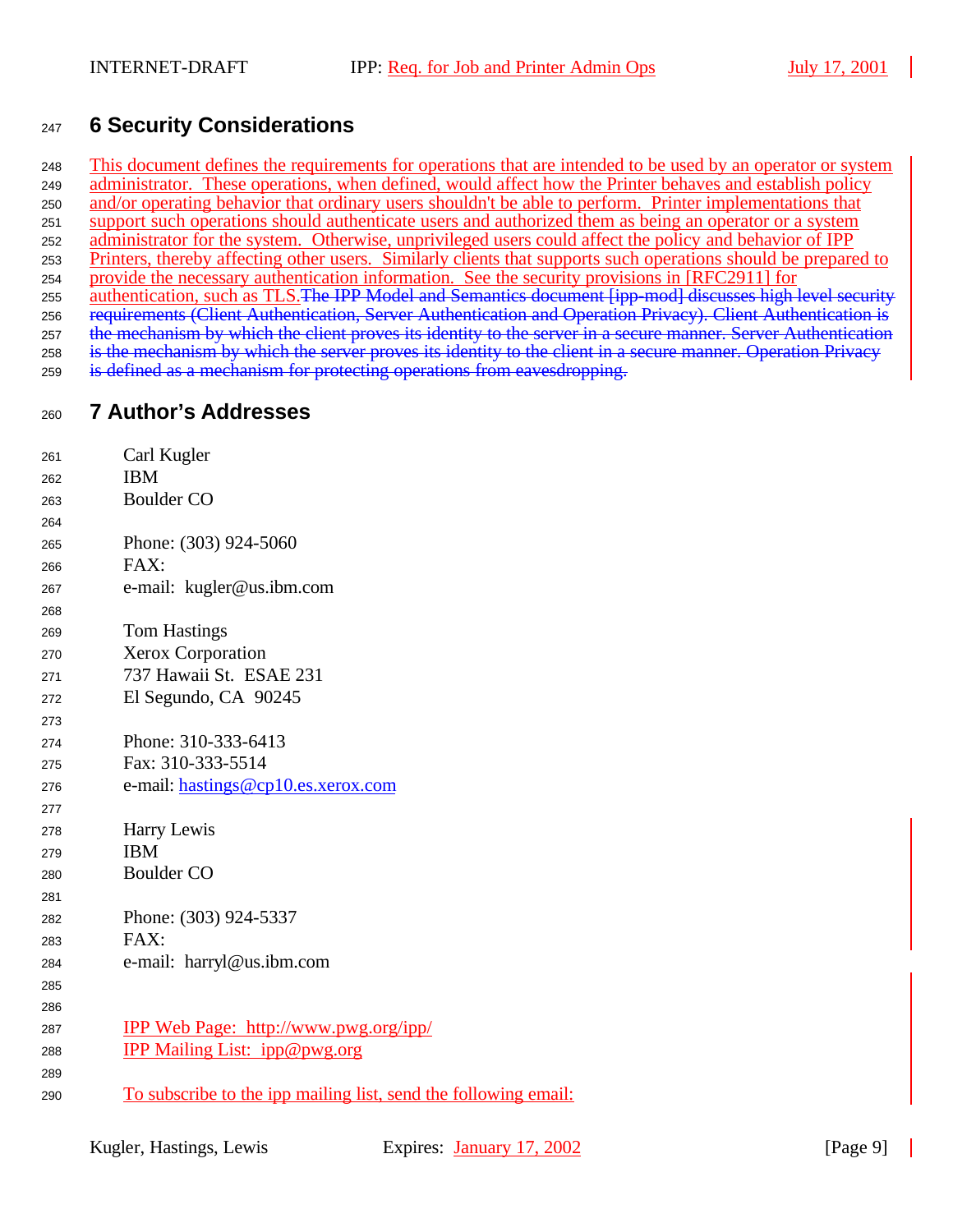| 291        | 1) send it to majordomo@pwg.org                                                                                                                           |  |
|------------|-----------------------------------------------------------------------------------------------------------------------------------------------------------|--|
| 292        | 2) leave the subject line blank                                                                                                                           |  |
| 293        | 3) put the following two lines in the message body:                                                                                                       |  |
| 294        | subscribe ipp                                                                                                                                             |  |
| 295        | end                                                                                                                                                       |  |
| 296        |                                                                                                                                                           |  |
| 297        | Implementers of this specification document are encouraged to join the IPP Mailing List in order to                                                       |  |
| 298        | participate in any discussions of clarification issues and review of registration proposals for additional                                                |  |
| 299        | attributes and values. In order to reduce spam the mailing list rejects mail from non-subscribers, so you                                                 |  |
| 300        | must subscribe to the mailing list in order to send a question or comment to the mailing list.                                                            |  |
| 301        | <b>8 References</b>                                                                                                                                       |  |
| 302        | <b>Fipp device opsl</b>                                                                                                                                   |  |
| 303        | Kugler, C., Hastings, T., Lewis, H., "Internet Printing Protocol (IPP): Device Administrative                                                             |  |
| 304        | Operations", <draft-ietf-ipp-ops-set3-00.txt>, December 8, 1999.</draft-ietf-ipp-ops-set3-00.txt>                                                         |  |
|            |                                                                                                                                                           |  |
| 305        | [ipp-iig]                                                                                                                                                 |  |
| 306        | Hastings, T., Manros, C., "Internet Printing Protocol/1.1: draft-ietf-ipp-implementers-guide-v11-<br>034.txt, work in progress, May 9, 2000July 17, 2001. |  |
| 307        |                                                                                                                                                           |  |
| 308        | ${jpp \mod}$                                                                                                                                              |  |
| 309        | R. deBry, T. Hastings, R. Herriot, S. Isaacson, P. Powell, "Internet Printing Protocol/1.0: Model and                                                     |  |
| 310        | Semantics", <draft-ietf-ipp-model-v11-07.txt>, May 22, 2000.</draft-ietf-ipp-model-v11-07.txt>                                                            |  |
|            |                                                                                                                                                           |  |
| 311        | $[$ ipp-ntfy]<br>Herriot, R., Hastings, T., Isaacson, S., Martin, J., deBry, R., Shepherd, M., Bergman, R., "Internet                                     |  |
| 312<br>313 | Printing Protocol/1.1: IPP Event Notifications and Subscriptions", <draft-ietf-ipp-not-spec-07.txt>,</draft-ietf-ipp-not-spec-07.txt>                     |  |
| 314        | work in progress, July 17, 2001.                                                                                                                          |  |
|            |                                                                                                                                                           |  |
| 315        | $[$ ipp-ops-set2]                                                                                                                                         |  |
| 316        | Kugler, C., , Hastings, T., Lewis, H. "Internet Printing Protocol (IPP): Job and Printer                                                                  |  |
| 317        | Administrative Operations", <draft-ietf-ipp-ops-set2-03.txt>, work in progress, July 17, 2001.</draft-ietf-ipp-ops-set2-03.txt>                           |  |
|            | $[$ ipp pro $]$                                                                                                                                           |  |
| 318<br>319 | Herriot, R., Butler, S., Moore, P., Tuner, R., "Internet Printing Protocol/1.1: Encoding and                                                              |  |
| 320        | Transport", draft ietf ipp protocol v11-06.txt, May 30, 2000.                                                                                             |  |
|            |                                                                                                                                                           |  |
| 321        | [RFC2566]                                                                                                                                                 |  |
| 322        | R. deBry, T. Hastings, R. Herriot, S. Isaacson, P. Powell, "Internet Printing Protocol/1.0: Model and                                                     |  |
| 323        | Semantics", RFC 2566, April 1999.                                                                                                                         |  |
| 324        | [RFC2910]                                                                                                                                                 |  |
| 325        | Herriot, R., Butler, S., Moore, P., Tuner, R., "Internet Printing Protocol/1.1: Encoding and                                                              |  |
| 326        | Transport", RFC 2910, September, 2000.                                                                                                                    |  |
|            |                                                                                                                                                           |  |
| 327        | [RFC2911]                                                                                                                                                 |  |
| 328        | R. deBry, T. Hastings, R. Herriot, S. Isaacson, P. Powell, "Internet Printing Protocol/1.0: Model and                                                     |  |
| 329        | Semantics", RFC 2911, September 2000.                                                                                                                     |  |
|            |                                                                                                                                                           |  |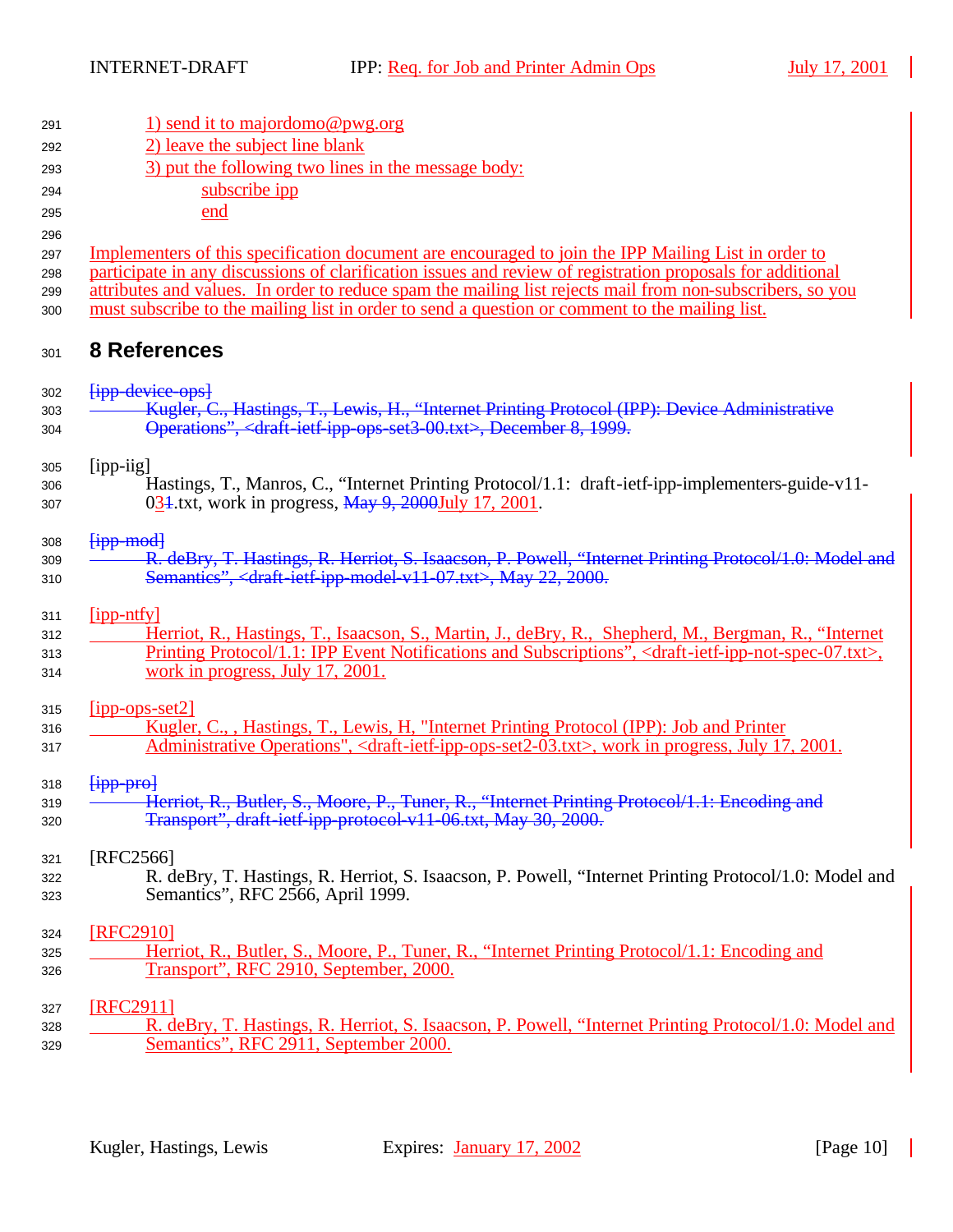# <sup>330</sup> **9 Appendix A: Description of base IPP documents**

| 331        | The base set of IPP documents includes:                                                                                                                                                                                 |
|------------|-------------------------------------------------------------------------------------------------------------------------------------------------------------------------------------------------------------------------|
| 332        | Design Goals for an Internet Printing Protocol [RFC2567]                                                                                                                                                                |
| 333        | Rationale for the Structure and Model and Protocol for the Internet Printing Protocol [RFC2568]                                                                                                                         |
| 334        | Internet Printing Protocol/1.1: Model and Semantics [RFC2911]                                                                                                                                                           |
| 335        | Internet Printing Protocol/1.1: Encoding and Transport [RFC2910]                                                                                                                                                        |
| 336        | Internet Printing Protocol/1.1: Implementer's Guide [ipp-iig]                                                                                                                                                           |
| 337        | Mapping between LPD and IPP Protocols [RFC2569]                                                                                                                                                                         |
| 338        | <b>Internet Printing Protocol (IPP): IPP Event Notifications and Subscriptions [ipp-ntfy]</b>                                                                                                                           |
| 339        |                                                                                                                                                                                                                         |
| 340        | The "Design Goals for an Internet Printing Protocol" document takes a broad look at distributed printing                                                                                                                |
| 341        | functionality, and it enumerates real-life scenarios that help to clarify the features that need to be included in                                                                                                      |
| 342        | a printing protocol for the Internet. It identifies requirements for three types of users: end users, operators,                                                                                                        |
| 343        | and administrators. It calls out a subset of end user requirements that are satisfied in IPP/1.0. A few                                                                                                                 |
| 344        | optional operator operations have been added to IPP/1.1.                                                                                                                                                                |
| 345        | The "Rationale for the Structure and Model and Protocol for the Internet Printing Protocol" document                                                                                                                    |
| 346        | describes IPP from a high level view, defines a roadmap for the various documents that form the suite of IPP                                                                                                            |
| 347        | specification documents, and gives background and rationale for the IETF working group's major decisions.                                                                                                               |
|            |                                                                                                                                                                                                                         |
| 348        | The "Internet Printing Protocol/1.1: Model and Semantics" document describes a simplified model with                                                                                                                    |
| 349        | abstract objects, their attributes, and their operations that are independent of encoding and transport. It<br>introduces a Printer and a Job object. The Job object optionally supports multiple documents per Job. It |
| 350<br>351 | also addresses security, internationalization, and directory issues.                                                                                                                                                    |
|            |                                                                                                                                                                                                                         |
| 352        | The "Internet Printing Protocol/1.1: Encoding and Transport" document is a formal mapping of the abstract                                                                                                               |
| 353        | operations and attributes defined in the model document onto HTTP/1.1 [RFC2616]. It defines the                                                                                                                         |
| 354        | encoding rules for a new Internet MIME media type called "application/ipp". This document also defines                                                                                                                  |
| 355        | the rules for transporting over HTTP a message body whose Content-Type is "application/ipp". This                                                                                                                       |
| 356        | document defines the 'ippget' scheme for identifying IPP printers and jobs.                                                                                                                                             |
| 357        | The "Internet Printing Protocol/1.1: Implementer's Guide" document gives insight and advice to                                                                                                                          |
| 358        | implementers of IPP clients and IPP objects. It is intended to help them understand IPP/1.1 and some of the                                                                                                             |
| 359        | considerations that may assist them in the design of their client and/or IPP object implementations. For                                                                                                                |
| 360        | example, a typical order of processing requests is given, including error checking. Motivation for some of                                                                                                              |
| 361        | the specification decisions is also included.                                                                                                                                                                           |
| 362        | The "Mapping between LPD and IPP Protocols" document gives some advice to implementers of gateways                                                                                                                      |
| 363        | between IPP and LPD (Line Printer Daemon) implementations.                                                                                                                                                              |
| 364        | The "IPP Event Notifications and Subscriptions" document defines an extension to IPP/1.0 [RFC2566,                                                                                                                      |
| 365        | RFC2565] and IPP/1.1 [RFC2911, RFC2910]. This extension allows a client to subscribe to printing related                                                                                                                |
| 366        | Events and defines the semantics for delivering asynchronous Event Notifications to the specified                                                                                                                       |
| 367        | Notification Recipient via a specified Delivery Method (i.e., protocols) defined in (separate) Delivery                                                                                                                 |
| 368        | Method documents.                                                                                                                                                                                                       |
| 369        | 10 Appendix <b>BA: Full Copyright Statement</b>                                                                                                                                                                         |
|            |                                                                                                                                                                                                                         |

<sup>370</sup> Copyright (C) The Internet Society (1998,1999). All Rights Reserved